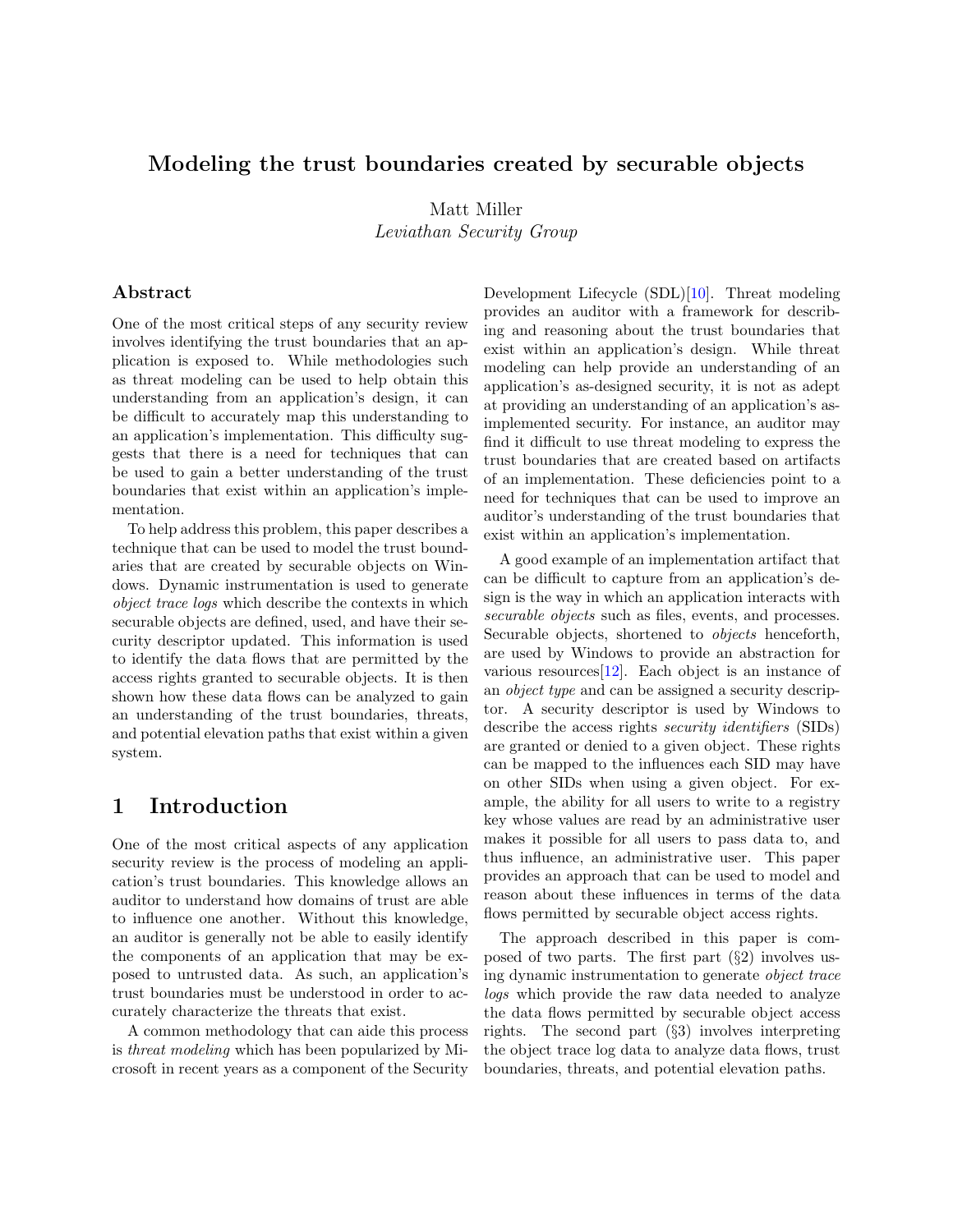### 1.1 Contributions

The primary motivation for this paper is to provide tools and techniques needed to allow a security auditor to model and reason about the trust boundaries created by securable objects. While there are many other types of trust boundaries that can exist within an application, such as those related to network connectivity and system calls, this paper focuses strictly on securable objects. In this vein, the specific contributions in this paper include:

- A technique that can be used to dynamically instrument securable object definitions and uses on Windows.
- A model that can be used to represent the data flows permitted by securable object access rights, the trust boundaries that are traversed, and the threats that exist as a result.

## 1.2 Related work

There has been significant work done on developing software verification techniques that focus on determining that a program satisfies a given specification  $[4, 2, 15, 8]$  $[4, 2, 15, 8]$  $[4, 2, 15, 8]$  $[4, 2, 15, 8]$  $[4, 2, 15, 8]$  $[4, 2, 15, 8]$  $[4, 2, 15, 8]$ . These techniques have also been applied to help support software security analysis[\[6,](#page-6-6) [3,](#page-6-7) [10,](#page-6-0) [1\]](#page-6-8). The work presented in this paper may aide software security analysis by automatically deriving an understanding of the data flows permitted by securable object access rights as obtained from a program's implementation. For example, this understanding could be used to help provide raw data for determining threat model conformance with Re-flexion models [\[1\]](#page-6-8).

Previous work has also shown that specific instances of privilege escalations can be detected by using a logical model of the Windows access control system to analyze the access rights assigned to persistent file, registry key, and service objects $[14, 7]$  $[14, 7]$  $[14, 7]$ . This paper extends this work by using dynamic instrumentation to collect access control information for all securable object types.

## <span id="page-1-0"></span>2 Data collection

The access rights associated with a given object define the extent to which each SID can influence one another. As such, the first step to understanding these influences involves collecting access right information for all objects. This paper uses a combination of two approaches to obtain this information for both persistent and dynamic objects. The data collected by both approaches is ultimately written to one or more object trace logs which provide the raw input used in §[3.](#page-2-0)

## 2.1 Persistent objects

Persistent objects are non-volatile objects that may exist before a system has booted. The most prevalent persistent objects are files, registry keys, and services. The access rights associated with each of these objects can be obtained using functionality provided by the Windows  $API[12]$  $API[12]$ . Specifically, GetNamedSecurityInfo can be used for files, GetSecurityInfo can be used for registry keys, and QueryServiceObjectSecurity can be used for services. It is suspected that this approach likely mirrors that which was used in previous work[\[7\]](#page-6-10).

#### 2.2 Dynamic objects

Dynamic objects include both volatile and nonvolatile objects that are defined while a system is executing. Examples of dynamic objects include sections, events, and processes. The access rights associated with dynamic objects can be obtained by dynamically instrumenting the object manager in the Windows kernel. Dynamic instrumentation makes it possible to collect information about the contexts in which objects are defined, used, and have their security descriptor updated. This information can be used to better distinguish between access rights that can be granted to a SID, such as by a security descriptor, and access rights that are granted to a SID, such as when a SID defines or uses an object.

#### 2.2.1 Object definitions

Every object that is defined on Windows must first be allocated and initialized by ObCreateObject. By instrumenting ObCreateObject, it is possible to log information about the context that defines a given object. This contextual information includes the calling process context, active security tokens, initial security descriptor (if present), and call stack. It is implicitly assumed that the SID responsible for defining an object is granted full rights to the object.

### 2.2.2 Object uses

When an application uses an object it must typically create a handle to the object by issuing a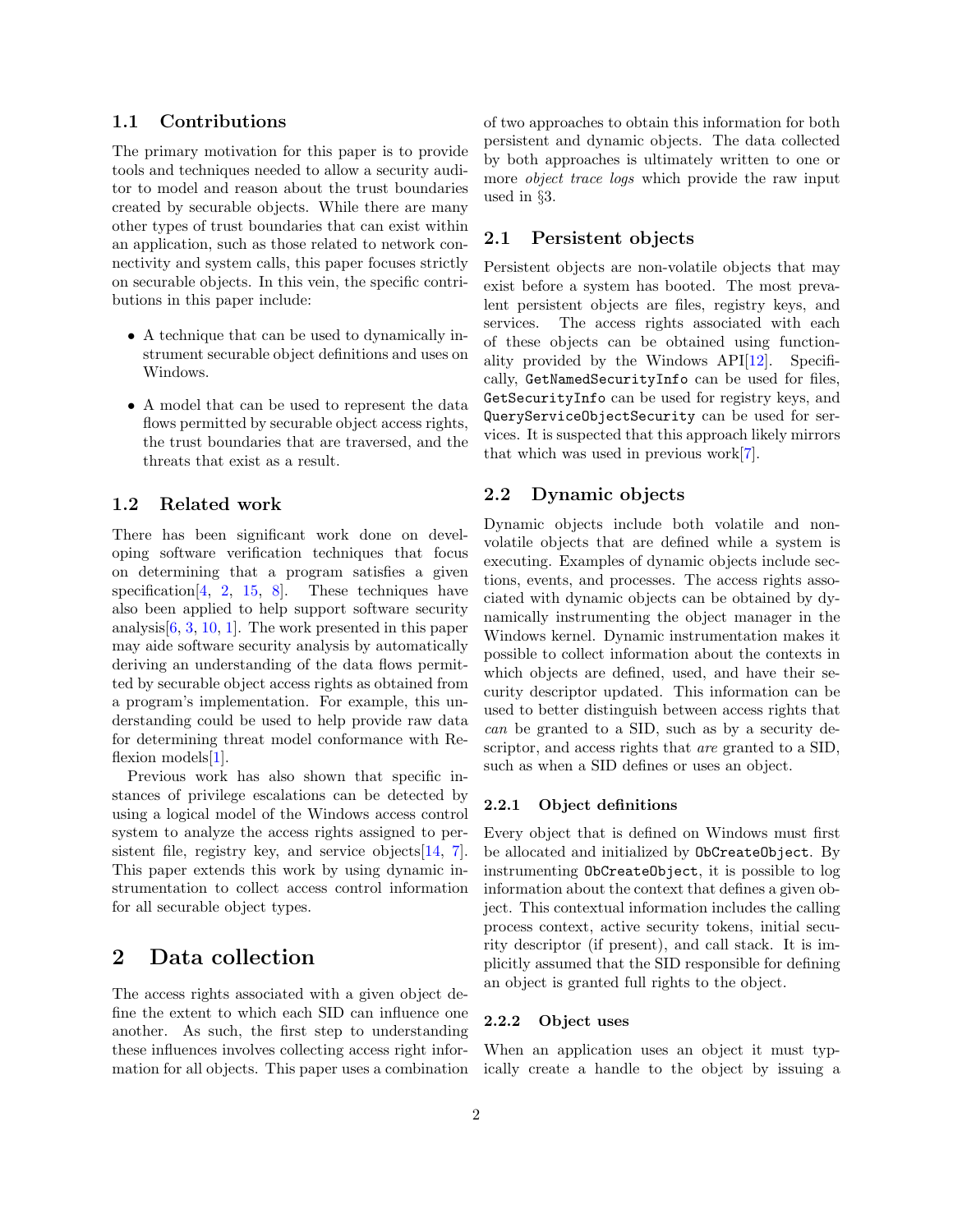call to a routine that is specific to a given object type, such as NtOpenProcess. These routines ultimately make use of functions provided by the object manager, such as ObLookupObjectByName and ObOpenObjectByPointer, to actually acquire a handle to the object. While there are many places that could be instrumented, there are two options that have superior qualities: hooking the OpenProcedure of each object type or using object manager callbacks. This paper will only discuss the use of object manager callbacks.

Object manager callbacks are a new feature in Windows Vista SP1 and Windows Server 2008[\[11\]](#page-6-11). This feature provides a new API, ObRegisterCallbacks, which allows device drivers to register a callback that is notified when handles to objects of a given type are created or duplicated. While this API would appear to be the perfect choice, the default implementation only allows callbacks to be registered for process and thread object types (PsProcessType and PsThreadType). Fortunately, this limitation can be overcome by dynamically altering a flag associated with each object type which enables the use of ObRegisterCallbacks. Once registered, each callback is then able to log information about the context that uses a given object such as the calling process context, active security tokens, assigned security descriptor, granted access rights, call stack, and object name information.

#### 2.2.3 Object security descriptor updates

The SecurityProcedure function pointer associated with each object type must be instrumented in order to detect alterations to an object's security descriptor. The SecurityProcedure of an object type is called whenever an object's security descriptor is modified during the course of an object's lifetime, such as through a call to SetKernelObjectSecurity. This allows each instrumented security procedure to log information about the security descriptor that is assigned to individual objects during the course of execution.

#### 2.2.4 Memory mapped images

In addition to instrumenting object definitions, uses, and security descriptor updates, it is also helpful to instrument the memory mapping of loadable modules. This can be accomplished by using PsSetLoadImageNotifyRoutine to register a callback that is notified whenever a module is mapped into the address space of a given process. This gives the callback an opportunity to log information about the base address and image size of each mapping as an attribute of a process object. Memory mapping information is needed in order to determine what image file the return address of a given call stack frame is contained within when interpreting call stack information.

## <span id="page-2-0"></span>3 Trust boundary analysis

Object trace log data can be used to better understand how SIDs are able to use objects to influence one another. These influences can be modeled by describing the flow of data between SIDs as permitted by the access rights each SID is granted to a given object. To illustrate this, §[3.1](#page-2-1) shows how a data flow graph (DFG) can be used to describe the permitted data flow behavior of a system. §[3.2](#page-3-0) then describes how a DFG can be generated by interpreting object trace log data. Finally, §[3.3](#page-3-1) shows how trust boundaries and threats can be derived from a given DFG.

### <span id="page-2-1"></span>3.1 Definitions

A data flow graph  $G = (D, U, E)$  relates a data definition context  $d \in D$  with a data use context  $u \in U$ such that  $du \in E$ . Each vertex is defined as a tuple  $d, u = \langle a, m, v \rangle$  where a is an actor that belongs to a domain of trust,  $m$  is a medium through which data is flowing, and  $v$  is a verb that describes how data is transferred. Each verb is defined as  $v = \langle n, C, T \rangle$ where  $n$  is the name of the verb,  $C$  is a set of matching criteria, and  $T$  is a set of threats posed to an actor that makes use of the verb. A data flow  $du \in E$  exists whenever  $d$  and  $u$  are using complementary verbs  $v_dv_u \in V$  to operate on related mediums  $m_d m_u \in M$ .

In the context of this paper, each vertex in a DFG takes on a more precise definition. Specifically, a represents a SID or a group of SIDs, m represents an object instance, and  $v$  represents a verb that is specific to the object type of m. A verb's matching criteria  $C$ describes the access rights that must be granted for a SID to operate on an object. Using these definitions, a data flow exists whenever  $d$  and  $u$  are using complementary verbs, such as those found in figure 1, to operate on the same medium  $m_d = m_u$ . For example, a definition  $d = \langle S-1-1-0, \text{LsaPort}, \text{Write request} \rangle$ and a use  $u = \langle S-1-5-18, \text{LsaPort}, \text{Read request} \rangle$ illustrates a data flow where S-1-1-0 writes a request to LsaPort which is then read by S-1-5-18.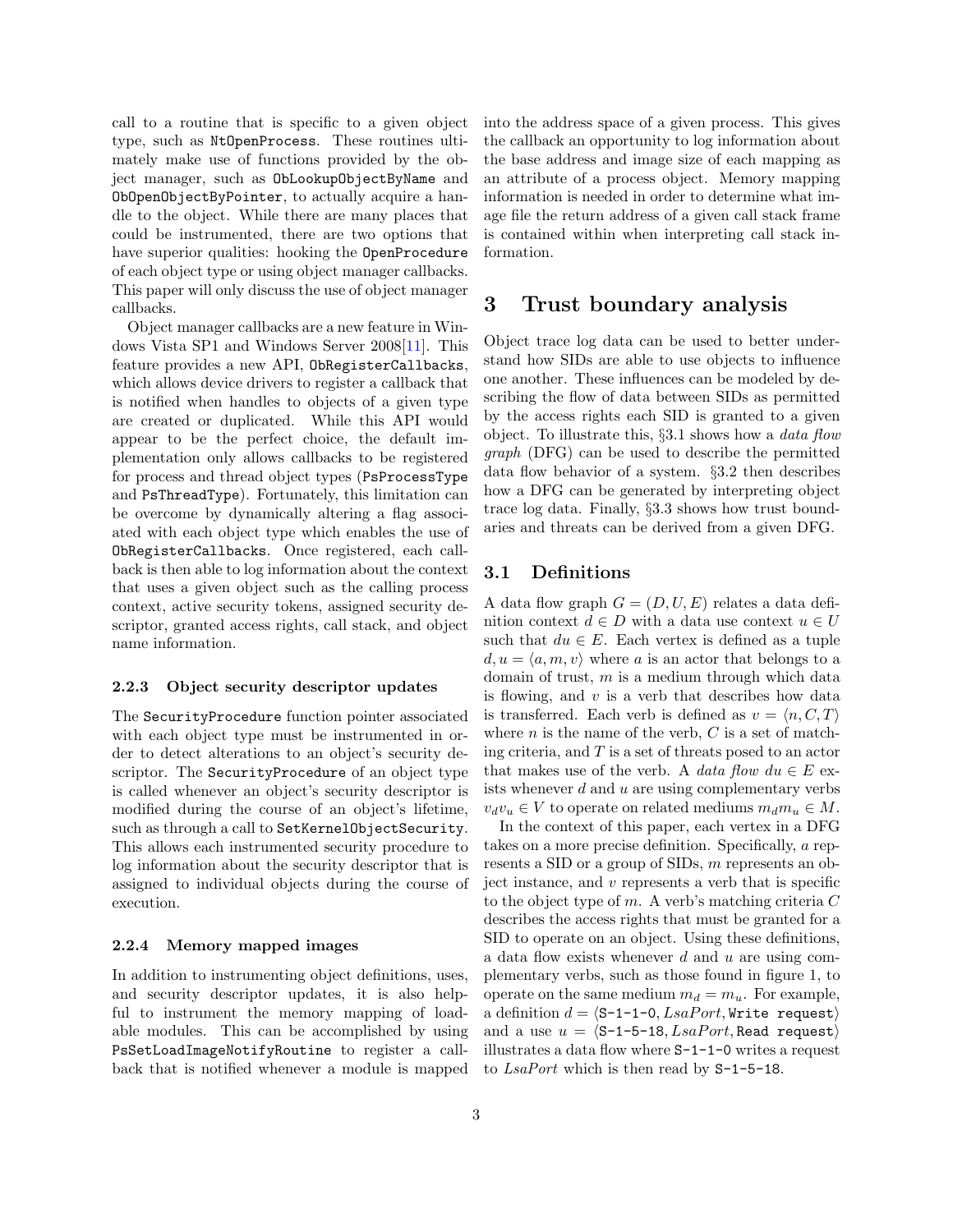| Object Type | $v_d$                          |                      |                | $v_u$           |                |               |
|-------------|--------------------------------|----------------------|----------------|-----------------|----------------|---------------|
|             | $\overline{\mathbf{N}}$ ame    | Criteria             | <b>Threats</b> | Name            | Criteria       | Threats       |
| ALPC Port   | Write request                  | CONNECT              |                | Read request    | IMPLICIT DEF   | <b>STRIDE</b> |
|             | Write reply                    | IMPLICIT_DEF         |                | Read reply      | CONNECT        | <b>STRIDE</b> |
| File        | Write data                     | <b>WRITE DATA</b>    |                | Read data       | READ DATA      | <b>STRIDE</b> |
|             | Write data                     | WRITE DATA           |                | Execute process | <b>EXECUTE</b> | <b>STRIDE</b> |
| Key         | Set value                      | <b>SET_VALUE</b>     |                | Query value     | QUERY_VALUE    | <b>STRIDE</b> |
| Process     | Write memory                   | <b>VM_WRITE</b>      |                | Execute code    | IMPLICIT_USE   | <b>STRIDE</b> |
|             | Terminate process              | TERMINATE            |                | Kill process    | IMPLICIT USE   |               |
|             | Create thread                  | <b>CREATE THREAD</b> |                | Execute code    | IMPLICIT USE   | <b>STRIDE</b> |
| Section     | Write memory                   | MAP_WRITE            |                | Read memory     | MAP READ       | <b>STRIDE</b> |
|             | Write memory                   | MAP_WRITE            |                | Execute memory  | MAP_EXECUTE    | <b>STRIDE</b> |
| Service     | Change config<br>CHANGE_CONFIG |                      | Start service  | IMPLICIT_USE    | <b>STRIDE</b>  |               |
| Thread      | Set context                    | SET_CONTEXT          |                | Execute thread  | IMPLICIT USE   | <b>STRIDE</b> |

Figure 1: Verb relationships  $v_d v_u \in V$  for a subset of the object types that exist on Windows. These relationships describe how data can flow through an object where  $v_d$  defines data that is used by  $v_u$ . Matching criteria are expressed in terms of Windows access rights required to make use of the verb. Threats are expressed categorically using STRIDE[\[10\]](#page-6-0).

### <span id="page-3-0"></span>3.2 DFG generation

A DFG can be generated by interpreting object trace log records that contain information about the access rights individual SIDs are granted to each object. This information exists in log records that describe when an object is defined, used, or has its security descriptor updated.

When an object is defined, a vertex is created for each verb associated with the object's object type, with the exception of verbs having the criteria IMPLICIT USE. This is meant to capture the fact that the definer of an object is implicitly granted full access to the object and is thus capable of using all verbs. Each vertex is created in terms of the context that defined the object where  $a$  is either the **Owner** of the object's security descriptor or the active security context's client token or primary token owner SID, m is the object being defined, and  $v$  is the verb whose criteria was satisfied. For example, the dynamic definition of an ALPC port object would lead to the creation of a vertex  $u = \langle \text{SID}, object, \text{Read request} \rangle$ .

When an object is used, a vertex is defined for any v that matches the access rights granted to the SID that uses the object. The owner SID and the primary group SID of either the client or primary thread token represent the actors that are involved. For example, acquiring a handle to a registry key with granted rights of KEY SET VALUE would lead to the creation of a vertex  $d = \langle \text{SID}, object, \text{Set value} \rangle$ .

When an object's security descriptor is assigned or updated, zero or more vertices may be created as a result. Log records that provide information about an object's security descriptor can be interpreted by enumerating the access control entries (ACEs) contained within the *discretionary access control list* (DACL) of the object's security descriptor. Each ACE contains information about the rights granted to a SID for a given object. A security descriptor with a null DACL can be interpreted as granting full access to all SIDs. If the rights granted to a SID meet the criteria of a given  $v$  then a vertex can be defined where the actor is the SID that is derived from the corresponding ACE. For example, an ACE that grants the SID S-1-5-18 the KEY QUERY VALUE access right would lead to the creation of a vertex  $u = \langle S-1-5-18, object, Query value \rangle.$ 

The vertices that are created as a result of this process can be combined together to form data flows as described in §[3.1.](#page-2-1) A data flow may also be created in circumstances where the verb of a given vertex is related to a verb having the criteria IMPLICIT USE. This criteria captures behavior that implicitly follows from a definition. For example, the act of writing data into a process address space can implicitly lead to the execution of the injected data as code.

## <span id="page-3-1"></span>3.3 DFG analysis

Once generated, a DFG can be analyzed to derive a number of properties including the set of trust boundaries that exist, the potential threats posed to each domain of trust, and the risks posed to specific regions of code.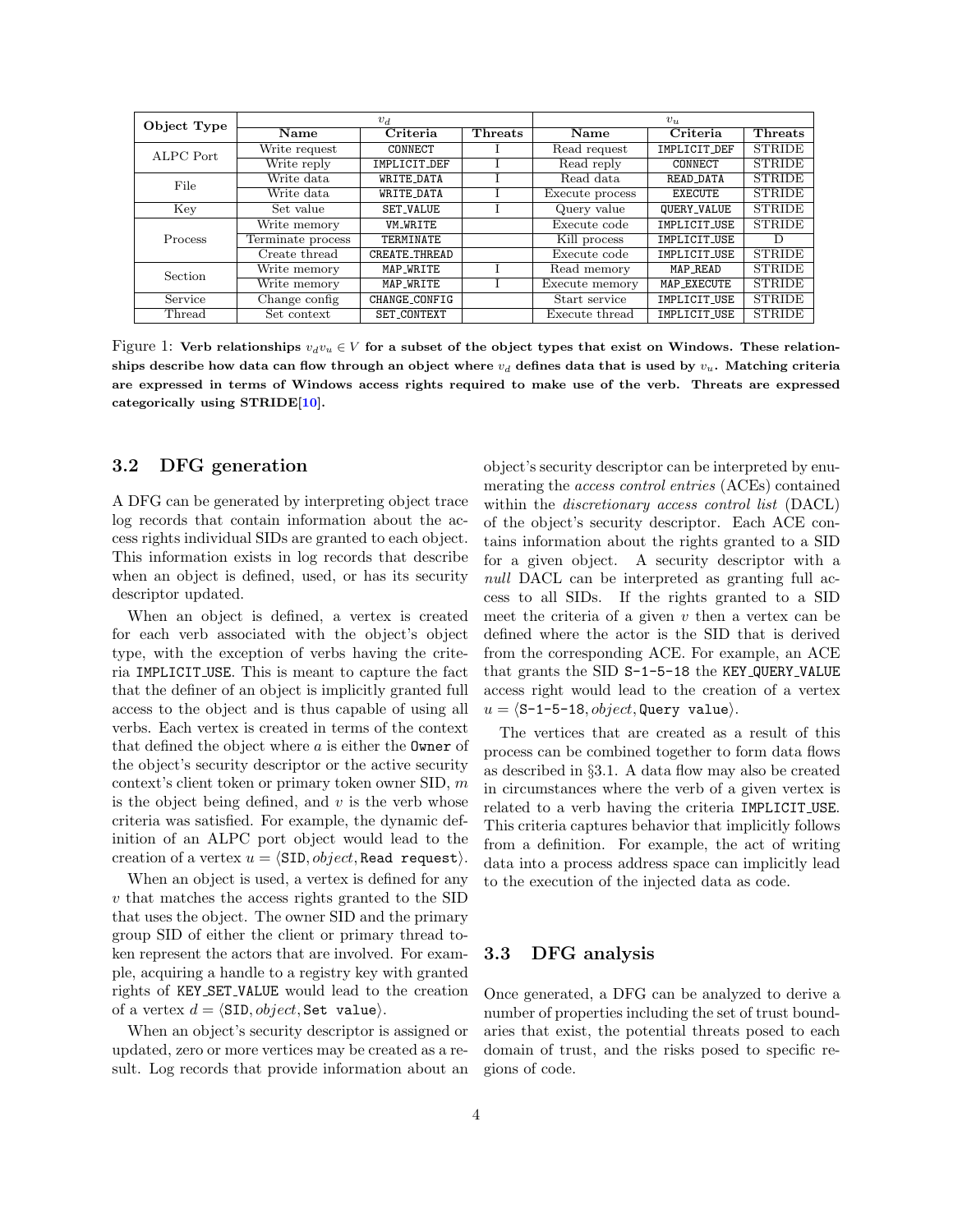#### 3.3.1 Trust boundaries

For the purpose of this paper, a trust boundary is defined as a medium,  $m$ , that allows data to flow between domains of trust. The set of trust boundaries  $S = \{m_1, m_2, \ldots\}$  that exist within a DFG can be derived from the subset of data flows where the definition and use actors are not equal such that  $m_d, m_u \in S$  given  $\{du \mid du \in E, a_d \neq a_u\}$ . In other words, a data flow involving different domains of trust must implicitly cross a trust boundary. The subset of data flows that cross a trust boundary compose a trust boundary data flow graph (TBDFG). Figure [2](#page-5-0) provides a summary of a TBDFG where each edge conveys the number of data flows, and thus potential elevation paths, involving  $a_d$  and  $a_u$ .

#### 3.3.2 Threats

The flow of data between domains of trust can lead to threats such as elevation of privilege and denial of service as categorized by  $\texttt{STRIDE}[10]$  $\texttt{STRIDE}[10]$ . Determining which data flows pose a threat is entirely dependent on the perspective of a domain of trust. In the following descriptions, the relation operator  $\prec$  can be interpreted as less privileged than.

From a defensive perspective, a defense horizon can provide an understanding of the threats posed to a given domain of trust, a. A defense horizon is composed of the subset of data flows which may result in other domains of trust threatening a with a set of threats  $T^1$  $T^1$ . This is captured by  $\delta(a,T)$  =  $\{du_1, du_2, \ldots\}$  given  $T \cap T_{v_u} \neq \emptyset$ ,  $a = a_u, a_d \prec a_u$ .

Conversely, the attack horizon for a domain of trust can provide an understanding of the threats posed by a given domain of trust. An attack horizon is composed of the subset of data flows which may result in a threatening other domains of trust with a set of threats T. This is captured by  $\alpha(a,T)$  =  $\{du_1, du_2, \ldots\}$  given  $T \cap T_{v_u} \neq \emptyset$ ,  $a = a_d, a_d \prec a_u$ .

#### 3.3.3 Actualized and potential data flows

Data flows can be further classified in terms of whether or not they are *actualized*. An actualized data flow exists whenever the  $u$  vertex was created as a result of the access rights granted when an object was dynamically defined or used. On the other hand, a *potential* data flow exists whenever the u vertex was created as a result of the access rights granted by an object's security descriptor.

Actualized data flows are interesting from an analysis perspective because they represent threats that can be immediately acted upon. Potential data flows are more difficult to interpret from an analysis perspective as they may never become actualized. For example, the ability for all users to write to a file that can be executed by an administrator produces a potential data flow with a threat that could allow all users to elevate privileges to administrator. However, this is predicated on the administrator actually executing the file which may never occur in practice.

#### 3.3.4 Assigning risk attributes to code

It is not always easy to determine what code is responsible for exposing a trust boundary when assessing the security of a program. This determination can be made easier by taking into account the call stacks that are logged to an object trace log when an object is defined or used. This data makes it possible to determine how different areas of code contribute to a program's overall risk. This understanding may benefit traditional program analysis by helping to scope analysis to areas of a program with higher risk attributes based on their exposure to a trust boundary. This data could also be used to support security metrics that relate to code exposure[\[5,](#page-6-12) [9\]](#page-6-13).

## 3.4 Applications

To better illustrate how this model can be useful, it is helpful to consider some of the ways in which it can be applied.

#### 3.4.1 Finding privileged ALPC ports

ALPC ports represent a good target for elevation of privilege attacks due to their client-server nature. Figure 3 provides a subset of the ALPC port data flows that compose the defense horizon for SYSTEM on a default installation of Windows Vista SP1. When analyzing these data flows it is possible to determine what code was responsible for exposing a given trust boundary by inspecting the call stack that was captured at the time that a server-side ALPC port object was defined. This allows an auditor to quickly identify code that may be at risk. For example, the following call stack lead to the creation of a trust boundary through \RPC Control\plugplay from figure 3.

<span id="page-4-0"></span><sup>&</sup>lt;sup>1</sup>The term *attack surface* also describes this set but is considered less precise.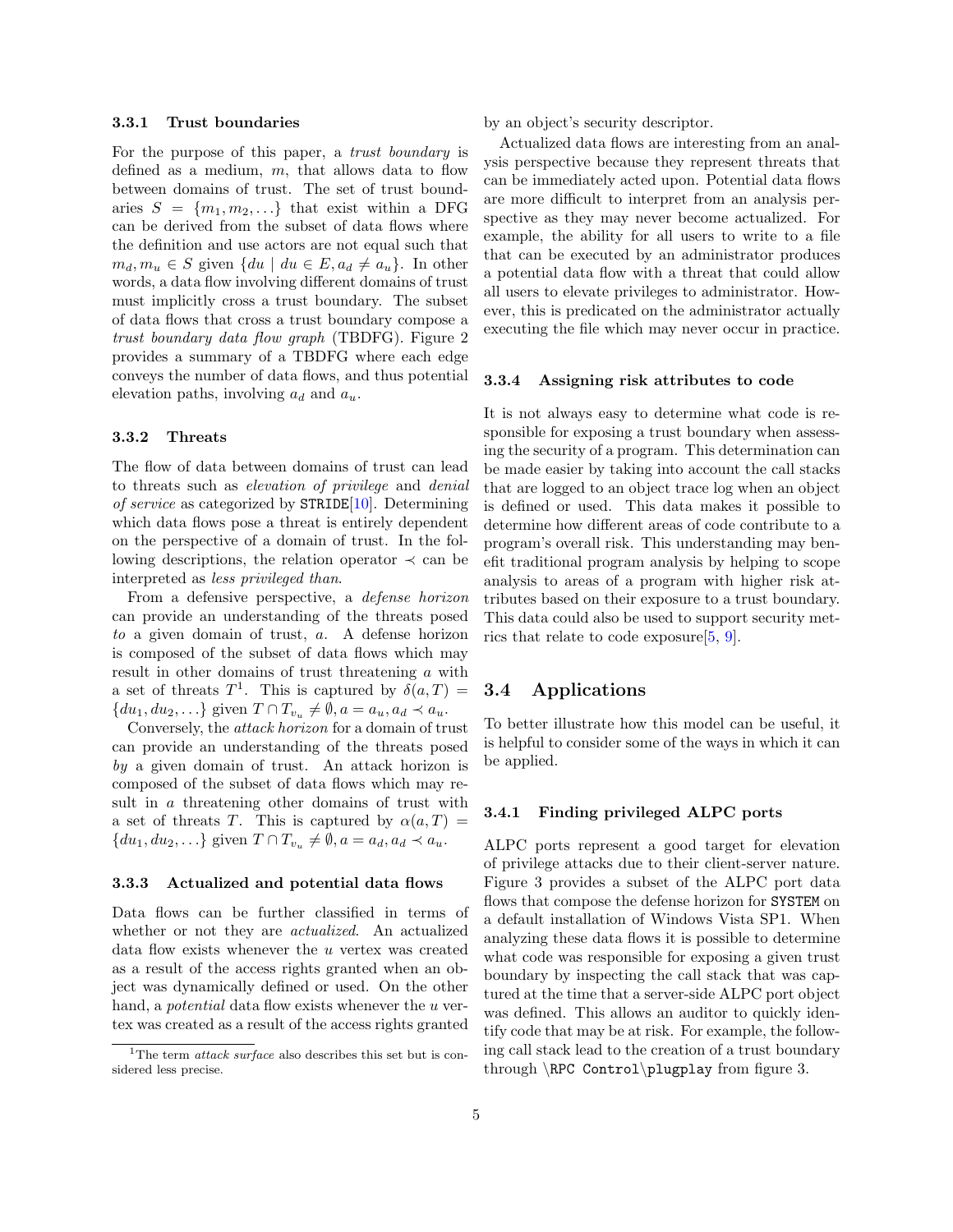

<span id="page-5-0"></span>Figure 2: A summary of the data flows that exist within the TBDFG generated for ALPC Port objects on Windows Vista SP1. Each edge provides a count of the number of data flows where  $a_d$  can define data that may be used by  $a_u$ . Each vertex represents an actor using SID strings[\[13\]](#page-6-14). Informally, this graph illustrates the number of potential elevation paths from  $a_d$  to  $a_u$  as enabled by ALPC Port objects.

| ntoskrnl!AlpcpCreateConnectionPort+0xd0         |
|-------------------------------------------------|
| ntoskrnl!NtAlpcCreatePort+0x29                  |
| ntoskrnl!KiSystemServiceCopyEnd+0x13            |
| ntdll!ZwAlpcCreatePort+0xa                      |
| rpcrt4!LRPC_ADDRESS::ActuallySetupAddress+0xf8  |
| rpcrt4!LRPC_ADDRESS::ServerSetupAddress+0x90    |
| rpcrt4!RPC_SERVER::UseRpcProtocolSequence+0x1b4 |
| rpcrt4!I_RpcServerUseProtseqEp2W+0x83           |
| rpcrt4!RpcServerUseProtseqEpW+0x35              |
| umpnpmgr!ServiceMain+0x189                      |
| svchost!ServiceStarter+0x1ea                    |
| advapi32!ScSvcctrlThreadA+0x25                  |
| kerne132!BaseThreadInitThunk+0xd                |
| ntdll!LdrpInitializeThread+0x9                  |
|                                                 |

| ΙD             | $a_d$ | m <sub>d</sub>                         |
|----------------|-------|----------------------------------------|
|                | WD    | \Sessions\1\Windows\ApiPort            |
| $\overline{2}$ | WD    | RPC Control\trkwks                     |
| 3              | WD    | AELPort                                |
| 4              | WD    | VxSmsApiPort                           |
| 5              | WD    | RPC Control\samss lpc                  |
| 6              | WD    | RPC Control\spoolss                    |
| 7              | WD    | RPC Control\plugplay                   |
| 8              | AU    | WindowsErrorReportingServicePort       |
| 9              | WD    | LsaAuthenticationPort                  |
| 10             | AU    | BaseNamedObjects\msctf.serverWinlogon1 |

Figure 3: The d vertices for a subset of data flows  $du \in \delta(SYSTEM, \{E\})$  where  $u = \langle SYSTEM, m, Read \text{ request}\rangle$ and  $v_d$  = Write request as exposed by ALPC ports on Windows Vista SP1.

#### 3.4.2 Using services to elevate privileges

A privilege elevation can occur whenever a lowprivileged SID is allowed to change the configuration of a service. As a result, a lesser privileged SID can execute arbitrary code with the privileges of SYSTEM since it is possible to alter the image file of the service and the credentials that the service executes with. This allows a given SID to threaten to elevate privileges to SYSTEM. In other words, a data flow exists such that  $d = \langle \text{SID}, service, \text{Change config} \rangle$ and  $u = \langle \text{SYSTEM}, \text{service}, \text{Start} \text{ service} \rangle$  whenever SID ≺ SYSTEM. The default installation of Windows Vista SP1 has no data flows that enable this specific elevation path. Previous work has also shown how this elevation path can be detected[\[7\]](#page-6-10).

## 4 Conclusion

An application's trust boundaries and data flows must be understood in order to identify relevant threats. Threat modeling is a valuable tool that can be used to help provide this understanding of an application's design. Still, it can be difficult to map this design understanding to an application's actual implementation. This can lead to divergences in one's understanding of the threats that actually exist. It can also impact an auditor's ability to know which components may encounter untrusted data. These deficiencies point to the need for techniques that can help to derive trust boundary information from an application's implementation.

This paper has shown how to model the trust boundaries that are created by securable objects on Windows. Dynamic instrumentation was used to create object trace logs which contain information about the contexts in which securable objects are defined, used, and updated. The object trace log data was then used to model and reason about the data flows, trust boundaries, and threats permitted by securable object access rights. Future work will attempt to extend this model to other types of trust boundaries in an effort to gain a more complete understanding of the trust boundaries that exist within a given system.